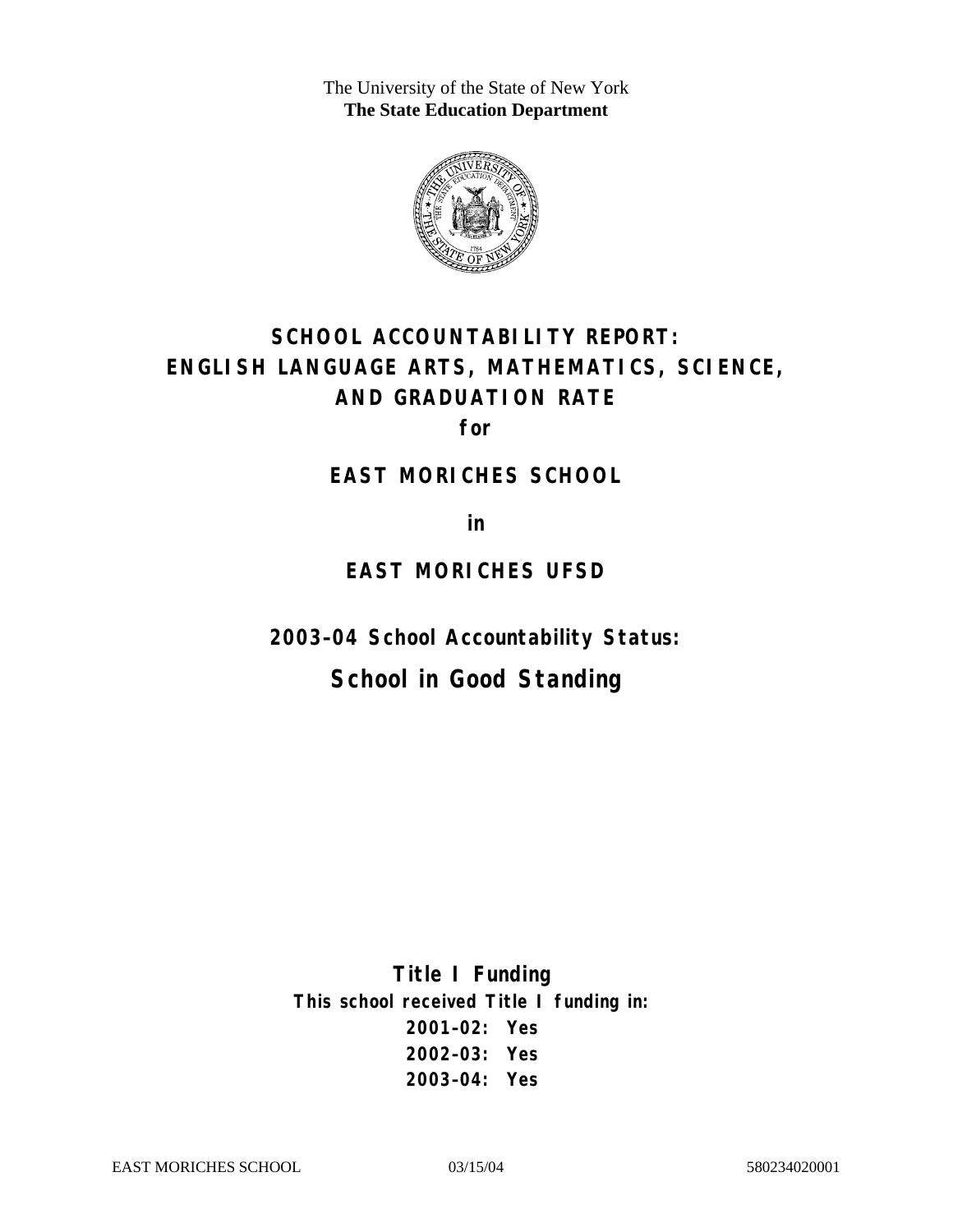#### **District/School Accountability Status Categories**

The list below defines the district or school status categories under New York State's district and school accountability system, which is divided into a Federal Title I component and a State component. A district or school that does not receive Title I funding in a school year does not have a federal status in that year. Schools receiving Title I funds that are not in good standing must provide school choice for their students; those in need of improvement year 2 and beyond must also provide Supplemental Education Services to eligible students. Other consequences for districts and schools not in good standing can be found at: www.emsc.nysed.gov/deputy/nclb/accountability/siinfo.htm. To be removed from any improvement status, a district or school must make Adequate Yearly Progress (AYP) for two consecutive years, or in the case of a School Under Registration Review, achieve the performance targets established for the school by the Commissioner.

**District/School in Good Standing:** A district or school is considered to be in good standing if it has not been identified as a District or School in Need of Improvement, Requiring Corrective Action, Planning for Restructuring, or Requiring Academic Progress, or as a School Under Registration Review.

**District/School Requiring Academic Progress:** Under the State component of New York's accountability system, a district or school that did not make AYP in the same grade and subject for two consecutive years is considered a School Requiring Academic Progress (Year 1) the following year. In each succeeding year that the school fails to make AYP, the year designation is incremented by one.

**District/School in Need of Improvement (Year 1):** A district or school that has not made AYP for two consecutive years in the same grade or subject while receiving Title I funds is considered a District/School in Need of Improvement (Year 1) the following year.

**District/School in Need of Improvement (Year 2):** A District or School in Need of Improvement (Year 1) that does not make AYP in the grade or subject for which it was identified while receiving Title I funds is considered a District or School in Need of Improvement (Year 2) the following year.

**District/School Requiring Corrective Action:** A District or School in Need of Improvement (Year 2) that does not make AYP in the grade or subject for which it was identified while receiving Title I funds is considered a District or School Requiring Corrective Action the following year.

**District/School Planning for Restructuring:** A District or School Requiring Corrective Action that does not make AYP in the grade or subject for which it was identified while receiving Title I funds is considered a District or School Planning for Restructuring the following year.

**School Under Registration Review (SURR):** Schools that are farthest from the State standard and have been determined by the Commissioner to be most in need of improvement are Schools Under Registration Review. These schools must achieve performance targets specified by the Commissioner of Education in their area(s) of identification within a prescribed timeframe or risk having their registration revoked by the Board of Regents.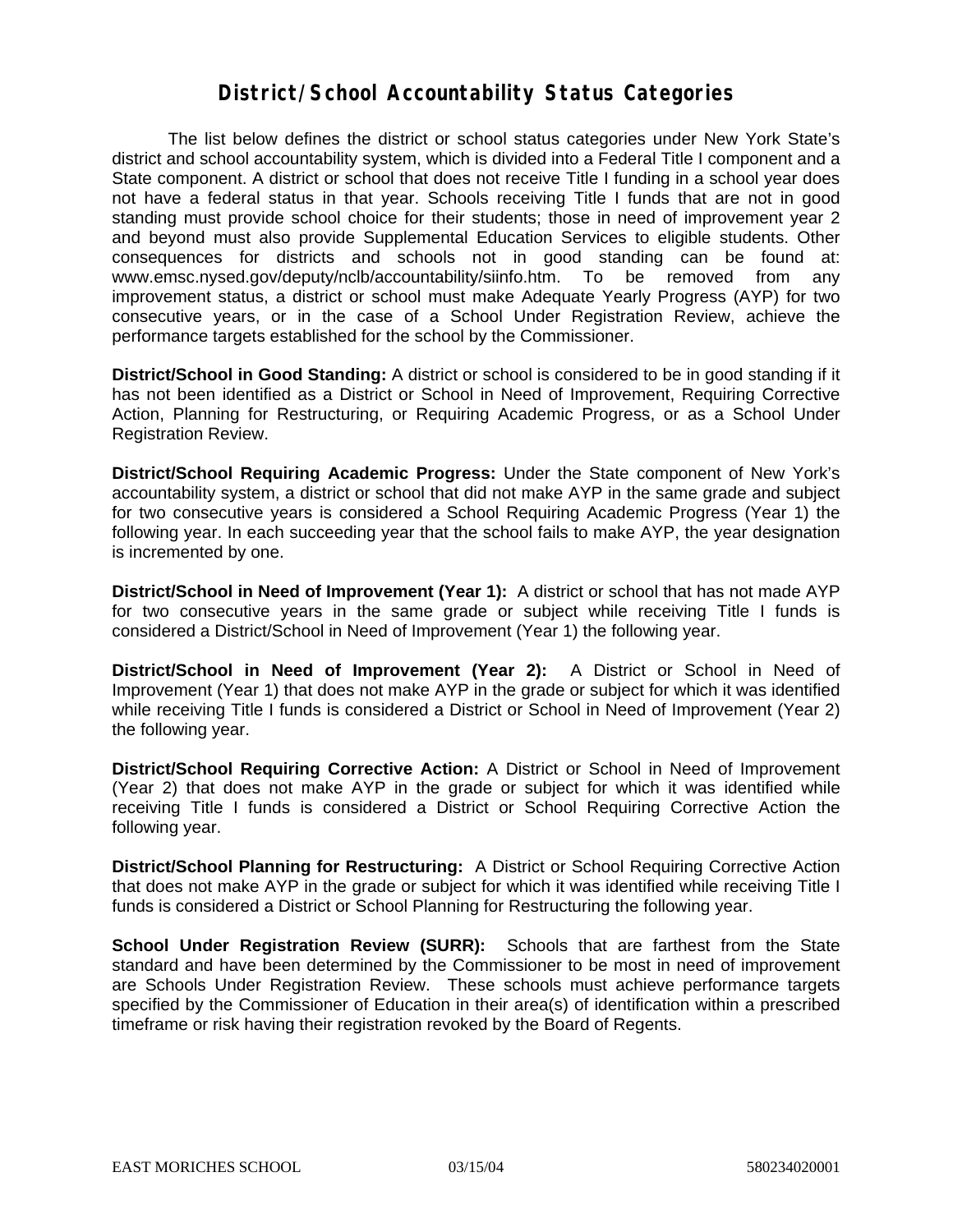### **Elementary-Level English Language Arts**

Definitions of terms, such as Performance Index and Effective Annual Measurable Objective (AMO), are in the glossary, which is the last page of this report.

**For a school to make Adequate Yearly Progress (AYP) in 2002–03, every accountability group must make AYP.** 

**For an accountability group to make AYP in 2002–03, it must** 

- 1. meet the 95 percent participation requirement (*2002–03 Participation*), *and*
- 2. *either* meet its Effective AMO *or* make safe harbor (*2002–03 Performance* and *Standards*).

To meet the participation requirement, 95 percent of the grade 4 enrollment in each accountability group with 40 or more students must

be tested. To meet the Effective AMO, the Performance Index for each group with 30 or more continuously enrolled students must equal or exceed the Effective AMO. To make safe harbor, the Performance Index of each of these groups must equal or exceed its ELA safe harbor target *and* the group must meet the elementary-level science qualification for safe harbor. (See the elementary-level science page of this report for further information on meeting the science qualification for safe harbor.)

*ELA Safe Harbor Targets:* The elementary-level 2002–03 ELA Safe Harbor Target is calculated by using the following equation: 2001–02 PI + (200 – the 2001–02 PI) <sup>×</sup> 0.10. The 2003–04 ELA Safe Harbor Target is calculated by using the following equation: 2002–03 PI + (200 – the 2002–03 PI)  $\times$  0.10. The 2003–04 target is provided for groups whose PI was below the Effective AMO in 2002–03.

|                                   |                       | 2002-03 Participation              | 2002-03 Performance*<br>2002-03 Standards               |                      |                  | $2003 - 04$                         |                                                           |                                                              |                                                   |
|-----------------------------------|-----------------------|------------------------------------|---------------------------------------------------------|----------------------|------------------|-------------------------------------|-----------------------------------------------------------|--------------------------------------------------------------|---------------------------------------------------|
| <b>Accountability Group</b>       | Grade 4<br>Enrollment | Percent of<br>Enrollment<br>Tested | Count of<br>Continuously<br>Enrolled<br><b>Students</b> | Performance<br>Index | Effective<br>AMO | <b>ELA Safe</b><br>Harbor<br>Target | Met the<br>Science<br>Qualification<br>for Safe<br>Harbor | <b>Made</b><br><b>AYP</b> in<br><b>ELA</b> in<br>$2002 - 03$ | <b>ELA Safe</b><br><b>Harbor</b><br><b>Target</b> |
| All Students                      | 84                    | 100%                               | 84                                                      | 171                  | 112              |                                     |                                                           | <b>Yes</b>                                                   |                                                   |
| <b>Students with Disabilities</b> | 6                     |                                    | 6                                                       |                      |                  |                                     |                                                           |                                                              |                                                   |
| American Indian/Alaskan Native    |                       |                                    |                                                         |                      |                  |                                     |                                                           |                                                              |                                                   |
| <b>Black</b>                      | $\overline{2}$        |                                    | $\overline{2}$                                          |                      |                  |                                     |                                                           |                                                              |                                                   |
| Hispanic                          | 5                     |                                    | 5                                                       |                      |                  |                                     |                                                           |                                                              |                                                   |
| Asian or Pacific Islander         |                       |                                    |                                                         |                      |                  |                                     |                                                           |                                                              |                                                   |
| White                             | 76                    | 100%                               | 76                                                      | 174                  | 112              |                                     |                                                           | <b>Yes</b>                                                   |                                                   |
| <b>Limited English Proficient</b> | $\overline{2}$        |                                    | $\overline{2}$                                          |                      |                  |                                     |                                                           |                                                              |                                                   |
| Economically Disadvantaged        |                       |                                    |                                                         |                      |                  |                                     |                                                           |                                                              |                                                   |
| <b>Final AYP Determination</b>    |                       |                                    |                                                         |                      |                  |                                     |                                                           | <b>Yes</b>                                                   |                                                   |

\*For schools with fewer than 30 continuously enrolled tested students in 2002–03, data for 2001–02 and 2002–03 were combined to determine counts and PIs.

\*\*Groups with a "\*\*" are not required to meet the science qualification for safe harbor to make safe harbor in English and mathematics because fewer than 30 students in the group were administered the science test.

**State accountability status in elementary-level English language arts: School in Good Standing** 

Title I accountability status in elementary-level English language arts: School in Good Standing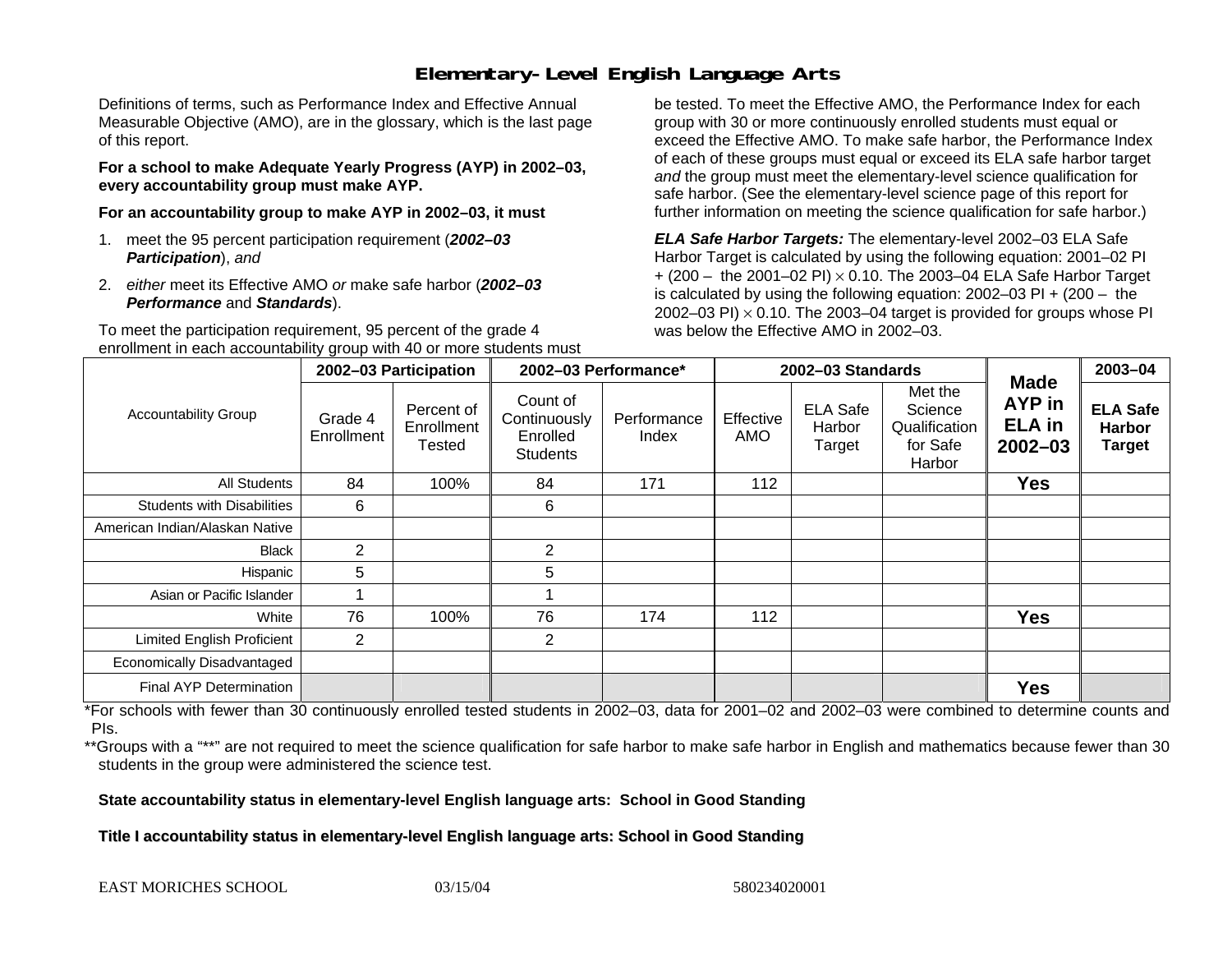### **Elementary-Level Mathematics**

Definitions of terms, such as Performance Index and Effective Annual Measurable Objective (AMO), are in the glossary, which is the last page of this report.

**For a school to make Adequate Yearly Progress (AYP) in 2002–03, every accountability group must make AYP.** 

**For an accountability group to make AYP in 2002–03, it must** 

- 1. meet the 95 percent participation requirement (*2002–03 Participation*), *and*
- 2. *either* meet its Effective AMO *or* make safe harbor (*2002–03 Performance* and *Standards*).

To meet the participation requirement, 95 percent of the grade 4 enrollment in each accountability group with 40 or more students must

be tested. To meet the Effective AMO, the Performance Index for each group with 30 or more continuously enrolled students must equal or exceed the Effective AMO. To make safe harbor, the Performance Index of each of these groups must equal or exceed its math safe harbor target *and* the group must meet the elementary-level science qualification for safe harbor. (See the elementary-level science page of this report for further information on meeting the science qualification for safe harbor.)

*Math Safe Harbor Targets:* The elementary-level 2002–03 Math Safe Harbor Target is calculated by using the following equation: 2001–02 PI + (200 – the 2001–02 PI) × 0.10. The 2003–04 Math Safe Harbor Target is calculated by using the following equation: 2002–03 PI + (200  $-$  the 2002–03 PI)  $\times$  0.10. The 2003–04 target is provided for groups whose PI was below the Effective AMO in 2002–03.

|                                   | 2002-03 Participation |                                    | 2002-03 Performance*                                    |                      |                  | 2002-03 Standards             |                                                           | 2003-04                                                       |                                                    |
|-----------------------------------|-----------------------|------------------------------------|---------------------------------------------------------|----------------------|------------------|-------------------------------|-----------------------------------------------------------|---------------------------------------------------------------|----------------------------------------------------|
| <b>Accountability Group</b>       | Grade 4<br>Enrollment | Percent of<br>Enrollment<br>Tested | Count of<br>Continuously<br>Enrolled<br><b>Students</b> | Performance<br>Index | Effective<br>AMO | Math Safe<br>Harbor<br>Target | Met the<br>Science<br>Qualification<br>for Safe<br>Harbor | <b>Made</b><br><b>AYP</b> in<br><b>Math in</b><br>$2002 - 03$ | <b>Math Safe</b><br><b>Harbor</b><br><b>Target</b> |
| All Students                      | 86                    | 100%                               | 86                                                      | 197                  | 125              |                               |                                                           | <b>Yes</b>                                                    |                                                    |
| <b>Students with Disabilities</b> | 6                     |                                    | 6                                                       |                      |                  |                               |                                                           |                                                               |                                                    |
| American Indian/Alaskan Native    |                       |                                    |                                                         |                      |                  |                               |                                                           |                                                               |                                                    |
| <b>Black</b>                      | 2                     |                                    | 2                                                       |                      |                  |                               |                                                           |                                                               |                                                    |
| Hispanic                          | 5                     |                                    | 5                                                       |                      |                  |                               |                                                           |                                                               |                                                    |
| Asian or Pacific Islander         |                       |                                    |                                                         |                      |                  |                               |                                                           |                                                               |                                                    |
| White                             | 78                    | 100%                               | 78                                                      | 199                  | 125              |                               |                                                           | <b>Yes</b>                                                    |                                                    |
| <b>Limited English Proficient</b> | $\overline{2}$        |                                    | $\overline{2}$                                          |                      |                  |                               |                                                           |                                                               |                                                    |
| Economically Disadvantaged        |                       |                                    |                                                         |                      |                  |                               |                                                           |                                                               |                                                    |
| <b>Final AYP Determination</b>    |                       |                                    |                                                         |                      |                  |                               |                                                           | <b>Yes</b>                                                    |                                                    |

\*For schools with fewer than 30 continuously enrolled tested students in 2002–03, data for 2001–02 and 2002–03 were combined to determine counts and PIs. \*\*Groups with a "\*\*" are not required to meet the science qualification for safe harbor to make safe harbor in English and mathematics because fewer than 30 students in the group were administered the science test.

**State accountability status in elementary-level mathematics: School in Good Standing** 

Title I accountability status in elementary-level mathematics: School in Good Standing

EAST MORICHES SCHOOL 03/15/04 580234020001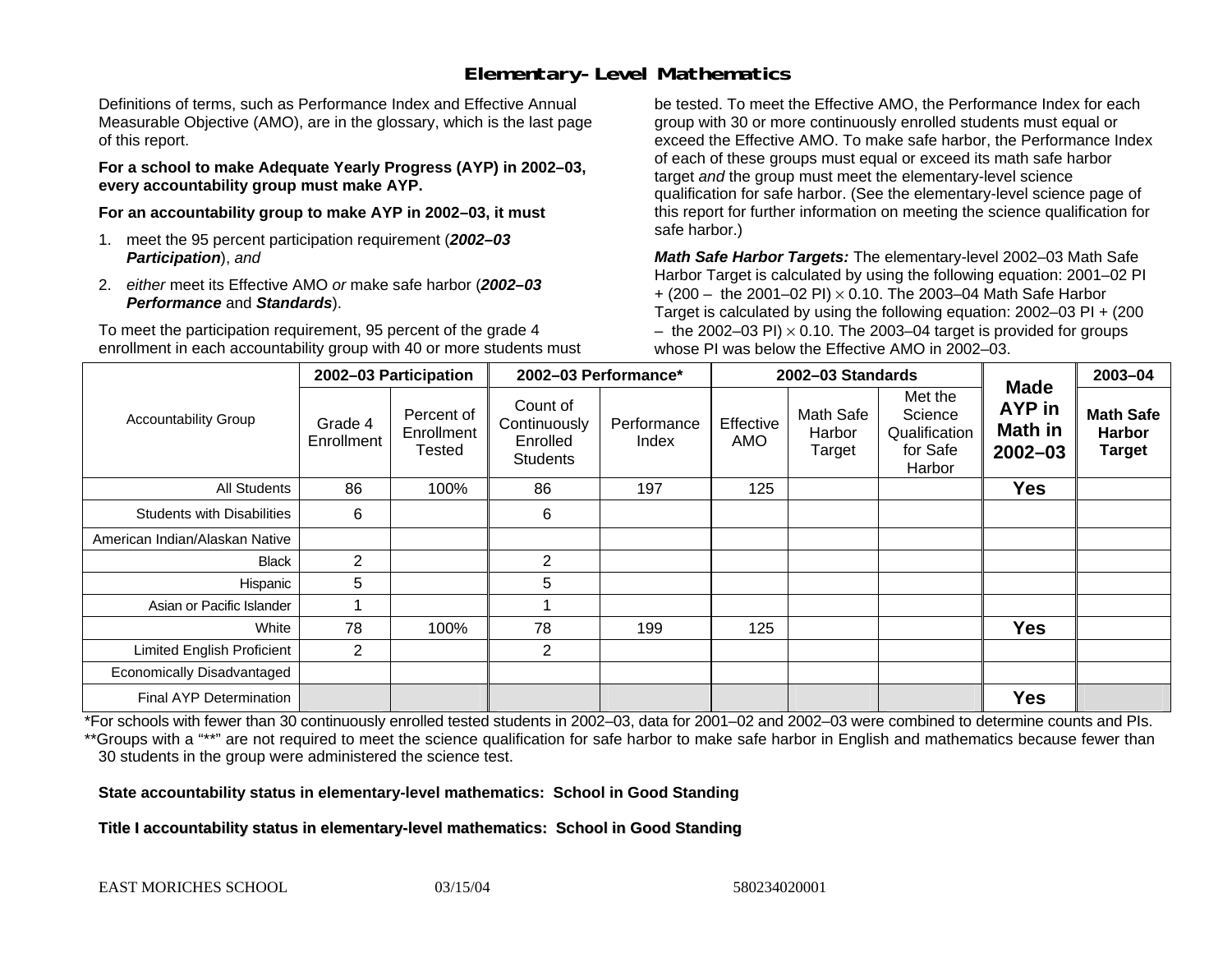#### **Elementary-Level Science**

Definitions of terms, such as Progress Target and Adequate Yearly Progress (AYP), are in the glossary, which is the last page of this report.

*Made AYP in Science in 2002–03:* For a school to make AYP in science, the Percent At or Above SDL for the "All Students" group must equal or exceed the State Science Standard or the Science Progress Target.

**State Designated Level (SDL):** The score that students taking the elementary-level science test must equal or exceed on the written portion of the test to meet the State Science Standard.

*Qualification for Safe Harbor in Elementary-Level ELA and Math:* For an accountability group to be considered Qualified for Safe Harbor in Elementary-Level ELA and Math, the Percent At or Above SDL must equal or exceed the State Science Standard or the Science Progress Target in elementary-level science for that group. Groups with fewer than 30 students tested in elementary-level science are not subject to this qualification criterion.

*Science Progress Targets:* The elementary-level 2002–03 Science Progress Target is calculated by adding one point to the 2001–02 Percent At or Above SDL. The 2003–04 Science Progress Target is calculated by multiplying the 2002–03 Percent At or Above SDL by two and then adding one point. The 2003–04 target is provided for groups whose Percent At or Above SDL was below the State Science Standard in 2002–03.

|                                   |                                                         | 2002-03 Performance*                                                                                                                       | 2002-03 Standards |                                                                         | $2002 - 03$                   | 2003-04 |
|-----------------------------------|---------------------------------------------------------|--------------------------------------------------------------------------------------------------------------------------------------------|-------------------|-------------------------------------------------------------------------|-------------------------------|---------|
| <b>Accountability Group</b>       | Count of<br>Continuously<br>Enrolled<br><b>Students</b> | <b>Made AYP</b><br>in Science<br>Science<br>State<br>Percent At or<br>Science<br>Progress<br>in 2002-03<br>Above SDL<br>Standard<br>Target |                   | Qualified for<br>Safe Harbor in<br>Elementary-<br>Level ELA and<br>Math | Science<br>Progress<br>Target |         |
| All Students                      | 87                                                      | 94                                                                                                                                         | 40                | <b>Yes</b>                                                              | Yes                           |         |
| <b>Students with Disabilities</b> | 6                                                       |                                                                                                                                            |                   |                                                                         |                               |         |
| American Indian/Alaskan Native    |                                                         |                                                                                                                                            |                   |                                                                         |                               |         |
| <b>Black</b>                      | 2                                                       |                                                                                                                                            |                   |                                                                         |                               |         |
| Hispanic                          | 5                                                       |                                                                                                                                            |                   |                                                                         |                               |         |
| Asian or Pacific Islander         |                                                         |                                                                                                                                            |                   |                                                                         |                               |         |
| White                             | 79                                                      | 95                                                                                                                                         | 40                |                                                                         | Yes                           |         |
| Limited English Proficient        | $\overline{2}$                                          |                                                                                                                                            |                   |                                                                         |                               |         |
| Economically Disadvantaged        |                                                         |                                                                                                                                            |                   |                                                                         |                               |         |
| <b>Final AYP Determination</b>    |                                                         |                                                                                                                                            |                   | <b>Yes</b>                                                              |                               |         |

\*For schools with fewer than 30 continuously enrolled students in 2002–03, data for 2001–02 and 2002–03 were combined to determine counts and percents at or above SDL.

#### **State accountability status in elementary-level science: School in Good Standing**

#### Title I accountability status in elementary-level science: School in Good Standing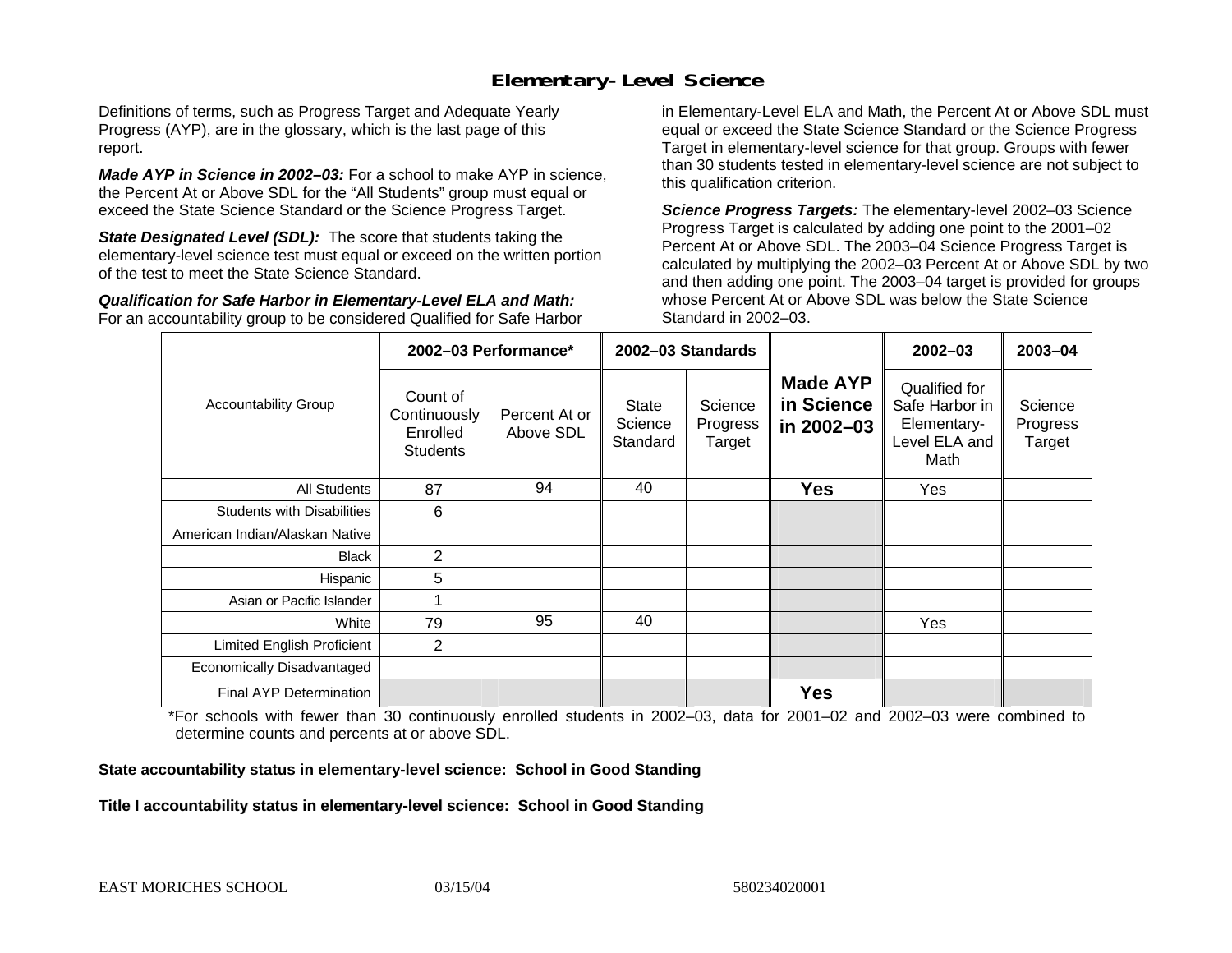#### **Middle-Level English Language Arts**

Definitions of terms, such as Performance Index and Effective Annual Measurable Objective (AMO), are in the glossary, which is the last page of this report.

**For a school to make Adequate Yearly Progress (AYP) in 2002–03, every accountability group must make AYP.** 

**For an accountability group to make AYP in 2002–03, it must** 

- 1. meet the 95 percent participation requirement (*2002–03 Participation*), *and*
- 2. *either* meet its Effective AMO *or* make safe harbor (*2002–03 Performance* and *Standards*).

To meet the participation requirement, 95 percent of the grade 8 enrollment in each accountability group with 40 or more students must

be tested. To meet the Effective AMO, the Performance Index for each group with 30 or more continuously enrolled students must equal or exceed the Effective AMO. To make safe harbor, the Performance Index of each of these groups must equal or exceed its ELA safe harbor target *and* the group must meet the middle-level science qualification for safe harbor. (See the middle-level science page of this report for further information on meeting the science qualification for safe harbor.)

*ELA Safe Harbor Targets:* The middle-level *2002–03* ELA Safe Harbor Target is calculated by using the following equation: 2001–02 PI + (200  $-$  the 2001–02 PI)  $\times$  0.10. The 2003–04 ELA Safe Harbor Target is  $\,$ calculated by using the following equation:  $2002-03$  PI +  $(200 -$  the 2002–03 PI)  $\times$  0.10. The 2003–04 target is provided for groups whose PI was below the Effective AMO in 2002–03.

|                                   |                       | 2002-03 Participation              | 2002-03 Performance*                                    |                      | 2002-03 Standards |                                     |                                                           | 2003-04                                               |                                                   |
|-----------------------------------|-----------------------|------------------------------------|---------------------------------------------------------|----------------------|-------------------|-------------------------------------|-----------------------------------------------------------|-------------------------------------------------------|---------------------------------------------------|
| <b>Accountability Group</b>       | Grade 8<br>Enrollment | Percent of<br>Enrollment<br>Tested | Count of<br>Continuously<br>Enrolled<br><b>Students</b> | Performance<br>Index | Effective<br>AMO  | <b>ELA Safe</b><br>Harbor<br>Target | Met the<br>Science<br>Qualification<br>for Safe<br>Harbor | <b>Made</b><br>AYP in<br><b>ELA</b> in<br>$2002 - 03$ | <b>ELA Safe</b><br><b>Harbor</b><br><b>Target</b> |
| All Students                      | 82                    | 100%                               | 82                                                      | 166                  | 96                |                                     |                                                           | <b>Yes</b>                                            |                                                   |
| <b>Students with Disabilities</b> | 10                    |                                    | 10                                                      |                      |                   |                                     |                                                           |                                                       |                                                   |
| American Indian/Alaskan Native    |                       |                                    |                                                         |                      |                   |                                     |                                                           |                                                       |                                                   |
| <b>Black</b>                      |                       |                                    |                                                         |                      |                   |                                     |                                                           |                                                       |                                                   |
| Hispanic                          | 3                     |                                    | 3                                                       |                      |                   |                                     |                                                           |                                                       |                                                   |
| Asian or Pacific Islander         | 3                     |                                    | 3                                                       |                      |                   |                                     |                                                           |                                                       |                                                   |
| White                             | 75                    | 100%                               | 75                                                      | 168                  | 96                |                                     |                                                           | <b>Yes</b>                                            |                                                   |
| <b>Limited English Proficient</b> |                       |                                    |                                                         |                      |                   |                                     |                                                           |                                                       |                                                   |
| Economically Disadvantaged        |                       |                                    |                                                         |                      |                   |                                     |                                                           |                                                       |                                                   |
| <b>Final AYP Determination</b>    |                       |                                    |                                                         |                      |                   |                                     |                                                           | <b>Yes</b>                                            |                                                   |

\*For schools with fewer than 30 continuously enrolled tested students in 2002–03, data for 2001–02 and 2002–03 were combined to determine counts and PIs.

\*\*Groups with a "\*\*" are not required to meet the science qualification for safe harbor to make safe harbor in English and mathematics because fewer than 30 students in the group were administered the science test.

**State accountability status in middle-level English language arts: School in Good Standing** 

Title I accountability status in middle-level English language arts: School in Good Standing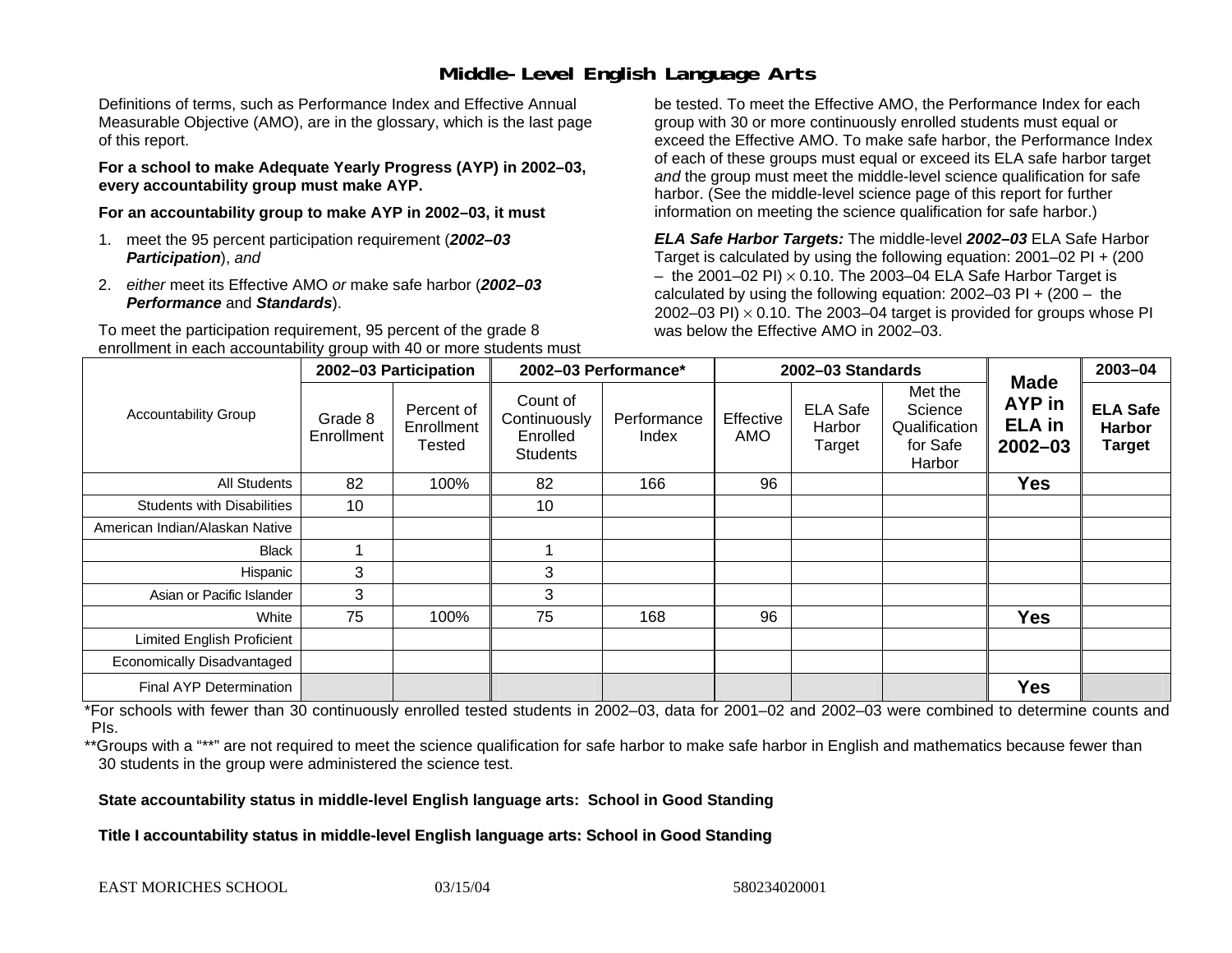#### **Middle-Level Mathematics**

Definitions of terms, such as Performance Index and Effective Annual Measurable Objective (AMO), are in the glossary, which is the last page of this report.

**For a school to make Adequate Yearly Progress (AYP) in 2002–03, every accountability group must make AYP.** 

**For an accountability group to make AYP in 2002–03, it must** 

- 1. meet the 95 percent participation requirement (*2002–03 Participation*), *and*
- 2. *either* meet its Effective AMO *or* make safe harbor (*2002–03 Performance* and *Standards*).

To meet the participation requirement, 95 percent of the grade 8 enrollment in each accountability group with 40 or more students must

be tested. To meet the Effective AMO, the Performance Index for each group with 30 or more continuously enrolled students must equal or exceed the Effective AMO. To make safe harbor, the Performance Index of each of these groups must equal or exceed its math safe harbor target *and* the group must meet the middle-level science qualification for safe harbor. (See the middle-level science page of this report for further information on meeting the science qualification for safe harbor.)

*Math Safe Harbor Targets:* The middle-level 2002–03 Math Safe Harbor Target is calculated by using the following equation: 2001–02 PI + (200 – the 2001–02 PI) × 0.10. The 2003–04 Math Safe Harbor Target is calculated by using the following equation: 2002–03 PI + (200  $-$  the 2002–03 PI)  $\times$  0.10. The 2003–04 target is provided for groups whose PI was below the Effective AMO in 2002–03

|                                   | 2002-03 Participation |                                    | 2002-03 Performance*                                    |                      |                  | 2002-03 Standards                    |                                                           | 2003-04                                                |                                                    |
|-----------------------------------|-----------------------|------------------------------------|---------------------------------------------------------|----------------------|------------------|--------------------------------------|-----------------------------------------------------------|--------------------------------------------------------|----------------------------------------------------|
| <b>Accountability Group</b>       | Grade 8<br>Enrollment | Percent of<br>Enrollment<br>Tested | Count of<br>Continuously<br>Enrolled<br><b>Students</b> | Performance<br>Index | Effective<br>AMO | <b>Math Safe</b><br>Harbor<br>Target | Met the<br>Science<br>Qualification<br>for Safe<br>Harbor | <b>Made</b><br>AYP in<br><b>Math in</b><br>$2002 - 03$ | <b>Math Safe</b><br><b>Harbor</b><br><b>Target</b> |
| <b>All Students</b>               | 84                    | 100%                               | 84                                                      | 162                  | 70               |                                      |                                                           | <b>Yes</b>                                             |                                                    |
| <b>Students with Disabilities</b> | 10                    |                                    | 10                                                      |                      |                  |                                      |                                                           |                                                        |                                                    |
| American Indian/Alaskan Native    |                       |                                    |                                                         |                      |                  |                                      |                                                           |                                                        |                                                    |
| <b>Black</b>                      |                       |                                    |                                                         |                      |                  |                                      |                                                           |                                                        |                                                    |
| Hispanic                          | 3                     |                                    | 3                                                       |                      |                  |                                      |                                                           |                                                        |                                                    |
| Asian or Pacific Islander         | 4                     |                                    | 4                                                       |                      |                  |                                      |                                                           |                                                        |                                                    |
| White                             | 76                    | 100%                               | 76                                                      | 161                  | 70               |                                      |                                                           | <b>Yes</b>                                             |                                                    |
| <b>Limited English Proficient</b> |                       |                                    |                                                         |                      |                  |                                      |                                                           |                                                        |                                                    |
| Economically Disadvantaged        |                       |                                    |                                                         |                      |                  |                                      |                                                           |                                                        |                                                    |
| <b>Final AYP Determination</b>    |                       |                                    |                                                         |                      |                  |                                      |                                                           | <b>Yes</b>                                             |                                                    |

\*For schools with fewer than 30 continuously enrolled tested students in 2002–03, data for 2001–02 and 2002–03 were combined to determine counts and PIs.

\*\*Groups with a "\*\*" are not required to meet the science qualification for safe harbor to make safe harbor in English and mathematics because fewer than 30 students in the group were administered the science test.

**State accountability status in middle-level mathematics: School in Good Standing** 

Title I accountability status in middle-level mathematics: School in Good Standing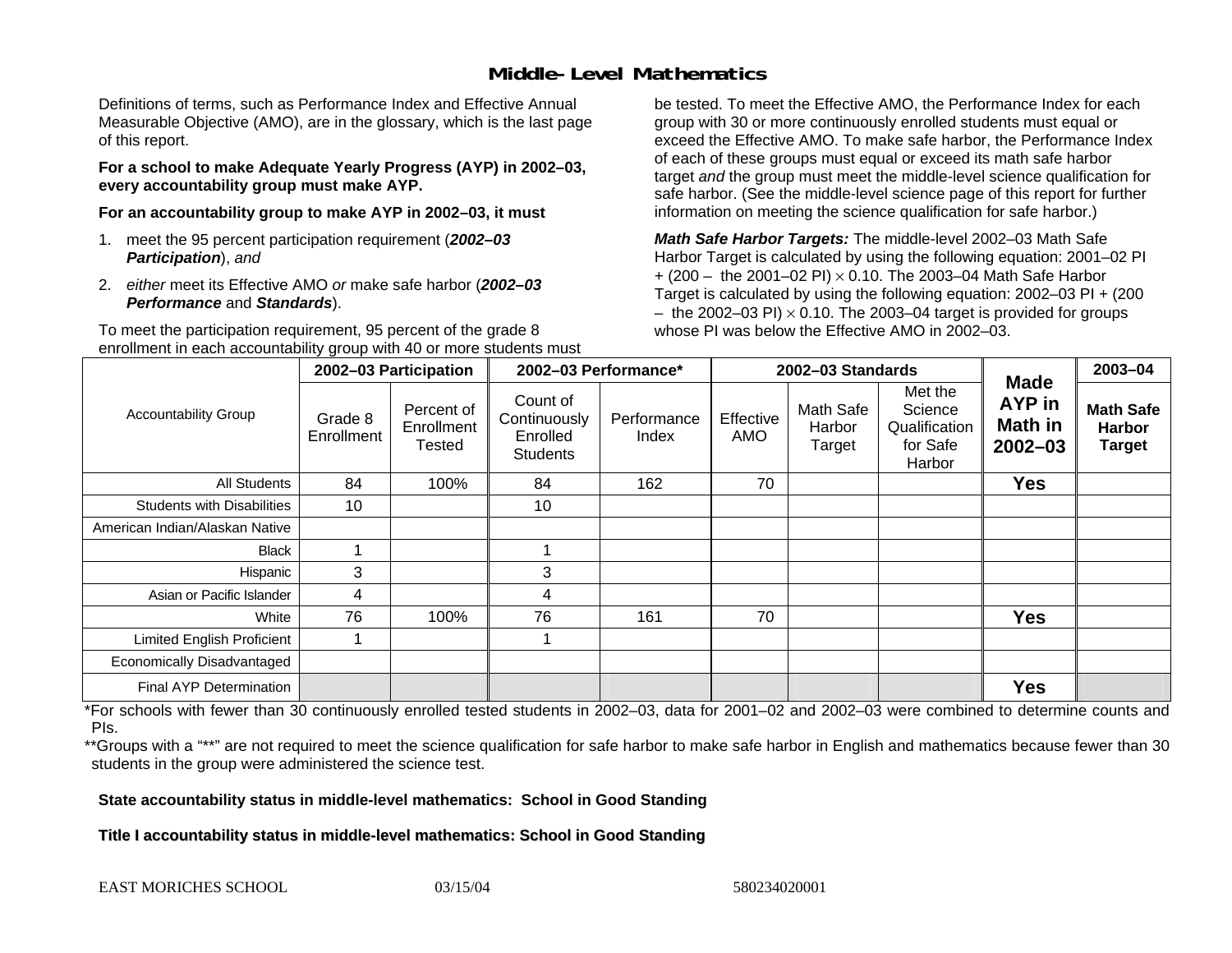#### **Middle-Level Science**

Definitions of terms, such as Progress Target and Adequate Yearly Progress (AYP), are in the glossary, which is the last page of this report.

*Made AYP in Science in 2002–03:* For a school to make AYP in science, the Performance Index (PI) for the "All Students" group must equal or exceed the State Science Standard or the Science Progress Target.

*Qualification for Safe Harbor in Middle-Level ELA and Math:* For an accountability group to be considered Qualified for Safe Harbor in

Middle-Level ELA and Math, the PI must equal or exceed the State Science Standard or the Science Progress Target in middle-level science for that group. Groups with fewer than 30 students tested in middle-level science are not subject to this qualification criterion.

*Science Progress Targets:* The middle-level 2002–03 Science Progress Target is calculated by adding one point to the 2001–02 PI. The 2003–04 Science Progress Target is calculated by adding one point to the 2002–03 PI. The 2003–04 target is provided for groups whose PI was below the State Science Standard in 2002–03.

|                                   |                                                         | 2002-03 Performance* |                              | 2002-03 Standards             |                                             | $2002 - 03$                                                            | $2003 - 04$                   |
|-----------------------------------|---------------------------------------------------------|----------------------|------------------------------|-------------------------------|---------------------------------------------|------------------------------------------------------------------------|-------------------------------|
| <b>Accountability Group</b>       | Count of<br>Continuously<br>Enrolled<br><b>Students</b> | Performance<br>Index | State<br>Science<br>Standard | Science<br>Progress<br>Target | <b>Made AYP</b><br>in Science<br>in 2002-03 | Qualified<br>for Safe<br>Harbor in<br>Middle-<br>Level ELA<br>and Math | Science<br>Progress<br>Target |
| <b>All Students</b>               | 55                                                      | 195                  | 100                          |                               | <b>Yes</b>                                  | Yes                                                                    |                               |
| <b>Students with Disabilities</b> | 10                                                      |                      |                              |                               |                                             |                                                                        |                               |
| American Indian/Alaskan Native    |                                                         |                      |                              |                               |                                             |                                                                        |                               |
| <b>Black</b>                      | 1                                                       |                      |                              |                               |                                             |                                                                        |                               |
| Hispanic                          | 2                                                       |                      |                              |                               |                                             |                                                                        |                               |
| Asian or Pacific Islander         | 3                                                       |                      |                              |                               |                                             |                                                                        |                               |
| White                             | 49                                                      | 196                  | 100                          |                               |                                             | Yes                                                                    |                               |
| Limited English Proficient        | 1                                                       |                      |                              |                               |                                             |                                                                        |                               |
| Economically Disadvantaged        |                                                         |                      |                              |                               |                                             |                                                                        |                               |
| <b>Final AYP Determination</b>    |                                                         |                      |                              |                               | <b>Yes</b>                                  |                                                                        |                               |

\*For schools with fewer than 30 continuously enrolled students in 2002–03, data for 2001–02 and 2002–03 were combined to determine counts and PIs.

**State accountability status in middle-level science: School in Good Standing** 

Title I accountability status in middle-level science: School in Good Standing